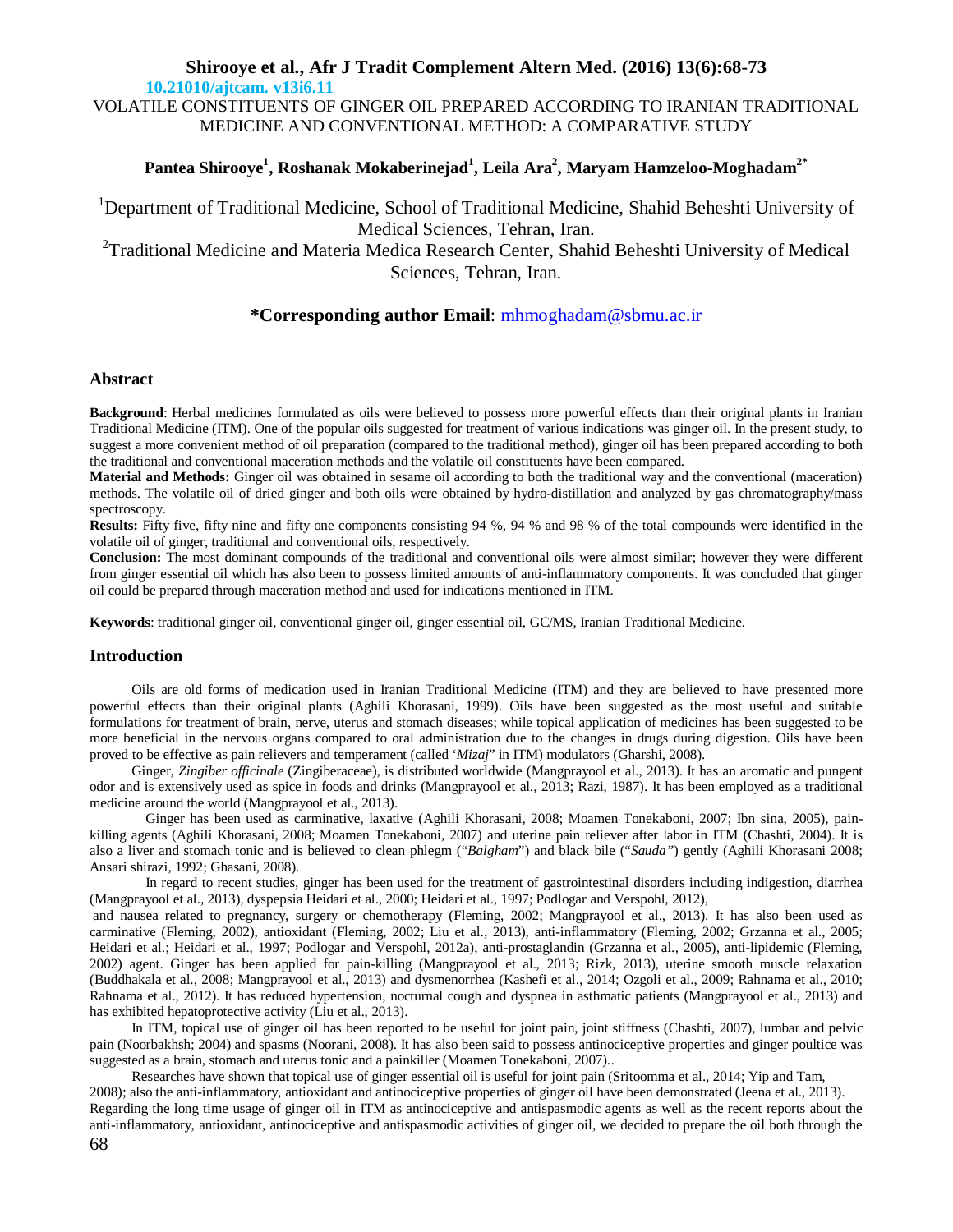## **Shirooye et al., Afr J Tradit Complement Altern Med. (2016) 13(6):68-73**

### **10.21010/ajtcam. v13i6.11**

ITM manuscripts and the conventional maceration methods. The volatile oils derived from both oils were further compared for possible differences/similarities.

#### **Materials and Methods Plant** *m***aterial**

Dried *Zingiber officinale* Roscoe rhizomes were provided from the local market (Aug 2014) and the scientific identity was confirmed by botanists at Traditional Medicine and Materia Medica Research Center (TMRC), Shahid Beheshti University of Medical Sciences, Tehran, Iran. A sample was kept for future reference (No 336 (HMS)).

#### **Preparation of ginger oil**

#### Traditional method (Ibn Abi Nasr, 1940)

Ginger rhizomes (100 g) were crushed and macerated in water (1000 mL) overnight. The mixture was heated until the volume reached half the initial. Then the mixture was filtered and sesame oil (500 mL) was added to the filtrate and the whole mixture was placed in a tin plated copper pot and heated gently until all water was evaporated. The oil was further filtered and centrifuged. The final transparent yellowish oil was kept in a refrigerator till the time of essential oil extraction.

#### Conventional method

Crushed ginger rhizomes (100 g) were macerated in sesame oil (1:5) with continuous shaking for 7 days. The mixture was filtered and centrifuged afterwards. The final transparent yellowish oil was kept in a refrigerator.

### Essential oil extraction

The volatile oil of the dried ginger (50 g) (yield 1.9 %) and the oils obtained by the traditional and conventional methods (200 mL each) were obtained by hydrodistillation using a Clevenger type apparatus.

#### **GC/MS analysis**

The constituents of the above volatile oils were identified by gas chromatography followed by mass spectrometry that is a solvent-free, efficient and rapid method to determine the volatile compounds (Yu et al., 2007). The analysis was performed on an Agilent 5973 mass selective detector coupled with an Agilent 6890 gas chromatograph, equipped with a BPX5 capillary column SGE Analytical Science, Australia (30 m  $\times$  0.25 mm; film thickness 0.25 µm). The oven temperature was programmed 50-300 °C. The initial increasing rate was 3 °C per min.

After reaching 240 °C, the rate increased to 15 °C per min up to 300 °C. Helium was used as the carrier gas at a flow rate of 0.5 mL/min. Injector temperatures was 290 °C. The MS operating parameters were: ionization voltage, 70 eV; ion source temperature, 220 °C; mass range, 40-500. The MSD ChemStation was used as the operating software. Retention indices were calculated by using retention times of n-alkanes ( $C_8$ -  $C_{24}$ ) that were injected after the oil at the same conditions. Components of the oil were identified by comparison of their retention indices (RI) with those reported in the literature and also by computer matching with Wiley library. The fragmentation patterns of the mass spectra were also compared with those reported in the literature (Adams, 2001; McLafferty and Stauffer, 1989).

#### **Results**

The composition of the volatile oils of ginger, traditional ginger oil and the conventional ginger oil with the retention times, retention indices and the percentage shares are presented in tables 1, respectively. More than 94 % of the components of ginger essential oil (55 compounds) have been identified. The most abundant compounds included α-zingiberene (15.20 %), β-phellandrene (13.51 %), camphene (7.69 %), E-E-α-farnesen (7.04 %), β-sesquiphellandrene (6.96 %) and *ar*-curcumene (5.60 %), which presented about 56 % of the essential oil compounds. α-Zingiberene (30.06 %), β-sesquiphellandrene (10.71 %), E-E-α-farnesene (9.75), β-bisabolene (6.53 %), ɣ-curcumene (5.90 %) and *ar*-curcumene (5.18 %) were the most dominant compounds in the essential oil of traditional ginger oil which included about 68 % of the oil. Around 94 % of the essential oil constituents were identified (59 compounds).

As for the essential oil of the conventional oil, about 98 % of the compounds have been authenticated (51 compounds) with  $\alpha$ zingiberene (29.35 %), β-sesquiphellanderen (9.60 %), E-E-α-farnesen (9.26 %), β-phellandrene (8.87 %), β-bisabolene (5.83 %), ɣcurcumene (5.62 %) and *ar*-curcumene (5.33 %) as the most abundant compounds which comprised about 74 % of the essential oil. The most abundant compounds of each of the three essential oils are presented in table 2. The compounds which consisted more than 5 % of total volatile oil were considered as the most dominant constituents.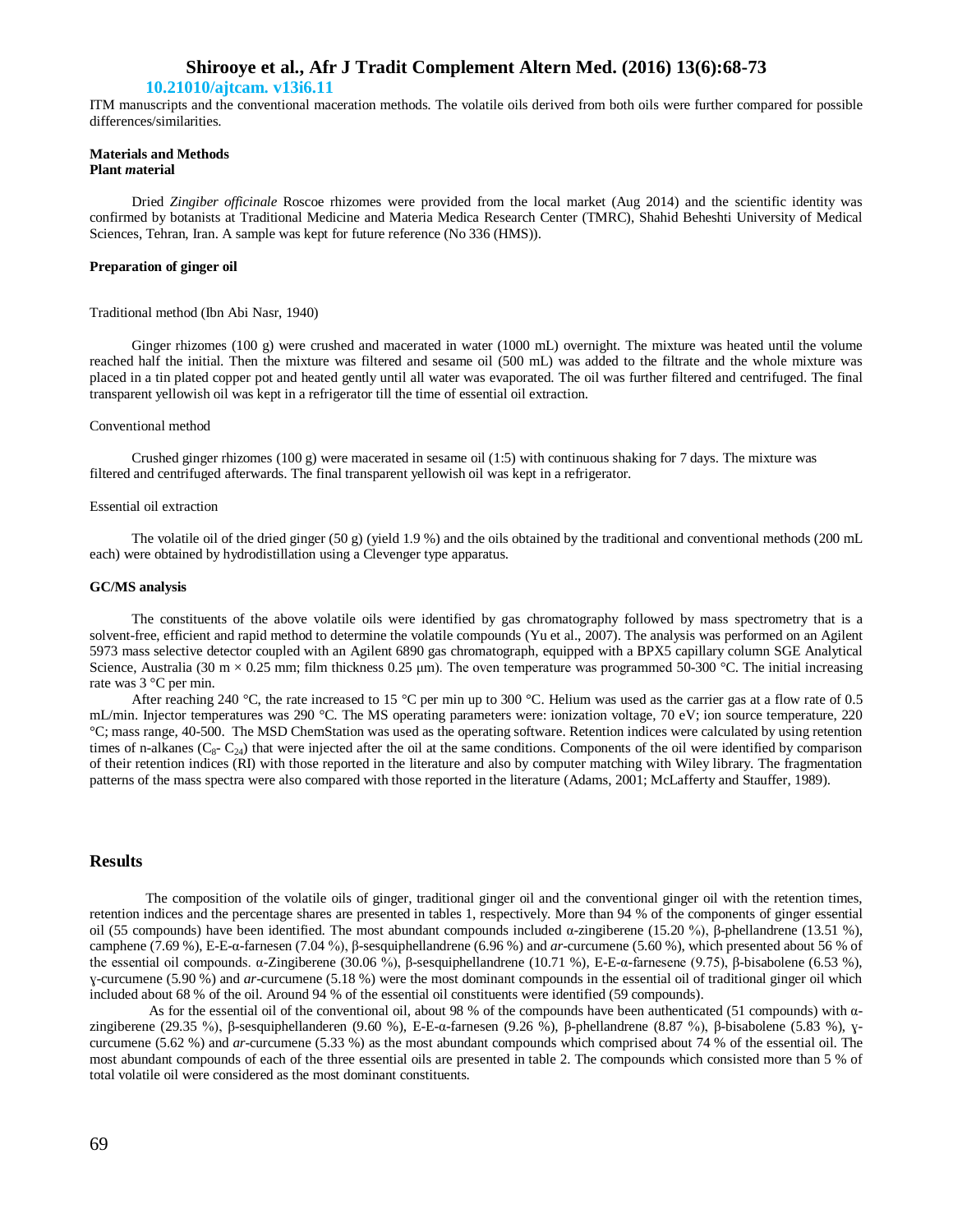# **Shirooye et al., Afr J Tradit Complement Altern Med. (2016) 13(6):68-73 10.21010/ajtcam. v13i6.11**

|  |  | Table 1: Constituents of the essential oil of ginger rhizome, traditional and conventional ginger oils. |
|--|--|---------------------------------------------------------------------------------------------------------|
|  |  |                                                                                                         |

| NO                       | Compound                      | <b>GRKI</b>               | <b>TO KI</b>             | CO KI                    | Standard KI <sup>*</sup> | <b>GR RT</b>              | <b>TO RT</b>             | CORT                      | <b>Type</b>         |
|--------------------------|-------------------------------|---------------------------|--------------------------|--------------------------|--------------------------|---------------------------|--------------------------|---------------------------|---------------------|
| 1                        | n-Octane                      |                           | 800                      |                          | 800                      | $\overline{\phantom{a}}$  | 5.82                     |                           | Other               |
| $\sqrt{2}$               | Hexanal                       |                           | 807                      |                          | 802                      |                           | 6.13                     | $\overline{\phantom{0}}$  | Other               |
| $\mathbf{3}$             | n-Nonane                      | $\overline{a}$            | 900                      | $\overline{a}$           | 900                      | $\overline{\phantom{a}}$  | 9.94                     | $\overline{a}$            | Other               |
| $\overline{\mathcal{L}}$ | $\alpha$ - Thyujene           | $\overline{\phantom{a}}$  | 927                      | $\overline{\phantom{0}}$ | 930                      | $\overline{\phantom{a}}$  | 11.33                    | $\blacksquare$            | MH                  |
| $\overline{5}$           | Tricyclene                    | 924                       | $\overline{\phantom{a}}$ | 924                      | 927                      | 11.17                     | $\overline{\phantom{a}}$ | 11.18                     | MH                  |
| 6                        | $\alpha$ - Pinene             | 935                       | 935                      | 934                      | 939                      | 11.74                     | 11.71                    | 11.72                     | MH                  |
| $\boldsymbol{7}$         | Camphene                      | 954                       | 952                      | 952                      | 954                      | 12.69                     | 12.6                     | 12.61                     | MH                  |
| $\overline{8}$           | $\beta$ - Pinene              | 981                       | $\sim$                   | 981                      | 979                      | 14.06                     | $\overline{\phantom{0}}$ | 14.06                     | $\mathbf{MH}$       |
| 9                        | Myrcene                       | 992                       | 992                      | 992                      | 991                      | 14.65                     | 14.63                    | 14.63                     | MH                  |
| 10                       | n-Decana                      | $\overline{\phantom{0}}$  | 1000                     | $\overline{\phantom{a}}$ | 1000                     | $\overline{\phantom{a}}$  | 15.02                    | $\blacksquare$            | MH                  |
| 11                       | $\alpha$ - Phellandrene       | 1011                      | 1011                     | 1010                     | 1004                     | 15.61                     | 15.58                    | 15.58                     | MH                  |
| $\overline{12}$          | $\alpha$ - Terpinene          | 1021                      | 1021                     | 1021                     | 1017                     | 16.14                     | 16.1                     | 16.12                     | MH                  |
| 13                       | p-Cymene                      | 1031                      | 1030                     | 1030                     | 1025                     | 16.64                     | 16.6                     | 16.61                     | MH                  |
| 14                       | Limonene                      | $\frac{1}{2}$             | 1034                     | 1034                     | 1029                     | $\overline{\phantom{a}}$  | 16.76                    | 16.79                     | MH                  |
| 15                       | <b>β-Phellandrene</b>         | 1038                      | 1036                     | 1036                     | 1030                     | 17.03                     | 16.89                    | 16.91                     | $\mathbf{MH}$       |
| 16                       | $Z$ -β- Ocimene               | $\overline{\phantom{a}}$  | 1050                     | $\overline{\phantom{0}}$ | 1037                     | $\overline{\phantom{a}}$  | 17.63                    | $\overline{\phantom{a}}$  | MH                  |
| 17                       | Benzen acetaldehyde           | $\overline{a}$            | 1058                     | $\overline{\phantom{0}}$ | 1042                     | $\overline{\phantom{a}}$  | 18.04                    |                           | Other               |
| 18                       | y-Terpinene                   | 1063                      | 1058                     | 1063                     | 1060                     | 18.31                     | 18.3                     | 18.31                     | MH                  |
| $\overline{19}$          | Terpinolene                   | 1090                      |                          | 1089                     | 1089                     | 19.7                      |                          | 19.69                     | $\overline{MH}$     |
| $20\,$                   | p- Cymenene                   | 1098                      | 1068                     | 1098                     | 1085                     | 20.14                     | 20.12                    | 20.14                     | MH                  |
| 21                       | Linalool                      | 1106                      | 1098                     | 1106                     | 1097                     | 20.53                     | 20.5                     | 20.51                     | MO                  |
| 22                       | $\overline{n}$ - Nonanal      | $\overline{\phantom{0}}$  | 1106                     | $\overline{\phantom{0}}$ | 1101                     | $\overline{\phantom{a}}$  | 20.85                    | $\overline{\phantom{0}}$  | Other               |
| $\overline{23}$          | endo-Fenchol                  | 1128                      | $\overline{\phantom{a}}$ | 1128                     | 1117                     | 21.64                     | $\overline{\phantom{a}}$ | 21.63                     | MO                  |
| 24                       | cis-p Menth-2-en-1-ol         | 1132                      | $\overline{\phantom{a}}$ | $\overline{\phantom{a}}$ | 1122                     | 21.85                     | $\overline{\phantom{a}}$ | $\overline{\phantom{a}}$  | $_{\rm MO}$         |
| 25                       | Camphor                       | 1159                      | $\overline{\phantom{a}}$ | $\overline{\phantom{0}}$ | 1146                     | 23.15                     | $\overline{\phantom{a}}$ |                           | MO                  |
| $26\,$                   | Camphene hydrate              | 1166                      |                          | 1166                     | 1150                     | 23.51                     | $\qquad \qquad -$        | 23.5                      | MO                  |
| 27                       | Iso Borneol                   | 1174                      |                          | 1174                     | 1162                     | 23.92                     | $\overline{\phantom{0}}$ | 23.91                     | MO                  |
| 28                       | Borneol                       | 1184                      | 1183                     | 1183                     | 1169                     | 24.4                      | 24.35                    | 24.36                     | MO                  |
| 29                       | Terpinen-4-ol                 | 1190                      | 1190                     | 1190                     | 1177                     | 24.71                     | 24.69                    | 24.7                      | MO                  |
| 30                       | 1- Dodecane                   | $\mathbb{Z}^{\mathbb{Z}}$ | 1200                     | $\overline{\phantom{a}}$ | 1190                     | $\mathbb{L}$              | 25.19                    | $\overline{a}$            | Other               |
| 31                       | $\alpha$ - Terpineol          | 1206                      | 1206                     | 1205                     | 1189                     | 25.51                     | 25.47                    | 25.47                     | MO                  |
| 32                       | Citronellol                   | 1234                      | 1234                     | 1234                     | 1226                     | 26.83                     | 26.8                     | 26.8                      | MO                  |
| 33                       | Neral                         | 1249                      |                          | 1248                     | 1238                     | 27.5                      | $\blacksquare$           | 27.49                     | MO                  |
| 34                       | Geraniol                      | 1259                      | 1258                     | 1258                     | 1230                     | 27.98                     | 27.94                    | 27.94                     | MO                  |
| $\overline{35}$          | Geranial                      | 1278                      |                          | 1278                     | 1267                     | 28.91                     | $\overline{\phantom{0}}$ | 28.90                     | MO                  |
| 36                       | Thymoquinone                  | $\overline{\phantom{a}}$  | 1264                     | $\qquad \qquad -$        | 1252                     | $\overline{\phantom{a}}$  | 28.22                    | $\overline{\phantom{a}}$  | MH                  |
| 37                       | 2E-Decanal                    |                           | 1273                     | $\overline{\phantom{a}}$ | 1264                     |                           | 28.61                    |                           | $\mathbf{MH}$       |
| 38                       | Isobornyl acetate             | 1291                      | 1292                     | 1291                     | 1286                     | 29.52                     | 29.52                    | 29.51                     | MO                  |
| 39                       | 2- Undecanone                 | 1299                      | 1300                     | 1299                     | 1294                     | 29.89                     | 29.88                    | 29.88                     | Other               |
| 40                       | Thymol                        | $\overline{\phantom{a}}$  | 1311                     | $\Box$                   | 1299                     | $\overline{\phantom{a}}$  | 30.39                    | $\overline{\phantom{a}}$  | MO                  |
| 41                       | 2E,4E-Decadienal              | $\overline{a}$            | 1331                     | 1331                     | 1317                     | $\overline{\phantom{a}}$  | 31.29                    | 31.29                     | MO                  |
| 42                       | neo iso- Carvomenthyl acetate | $\overline{\phantom{a}}$  | 1355                     | $\pm$                    | 1350                     | $\overline{\phantom{a}}$  | 32.33                    | $\overline{\phantom{a}}$  | MO                  |
| 43                       | Citronellyl acetate           | 1354                      | 1354                     | $\frac{1}{2}$            | 1353                     | 32.34                     | $\overline{\phantom{a}}$ | 32.33                     |                     |
| 44                       | Cyclosativene                 | 1374                      | 1375                     | 1374                     | 1371                     | 33.22                     | 33.21                    | 33.22                     | <b>SH</b>           |
| 45                       | $\alpha$ - Copaene            | 1381                      | 1381                     | 1381                     | 1377                     | 33.50                     | 33.50                    | 33.50                     | $\operatorname{SH}$ |
| 46                       | Geranyl acetate               | 1385                      | 1384                     | 1384                     | 1381                     | 33.70                     | 33.64                    | 33.64                     | $_{\rm MO}$         |
| 47                       | $\beta$ - Elemene             | 1394                      | 1400                     | 1401                     | 1391                     | 34.11                     | 34.11                    | 34.10                     | MH                  |
| 48                       | 7-epi- Sesquithujene          | 1405                      | 1405                     | 1404                     | 1391                     | 34.55                     | 34.54                    | 34.54                     | $\operatorname{SH}$ |
| 49                       | Methyl eugenol                | $\mathbb{L}^{\mathbb{R}}$ | 1414                     | $\mathbb{L}$             | 1404                     | $\mathbb{L}^{\mathbb{N}}$ | 34.91                    | $\mathbb{Z}^{\mathbb{Z}}$ | PHENYL              |
| 50                       | E- Caryophyllene              | $\overline{\phantom{a}}$  | 1418                     | $\blacksquare$           | 1419                     | $\overline{\phantom{a}}$  | 35.10                    | $\overline{\phantom{a}}$  | <b>SH</b>           |
| 51                       | $\alpha$ - Funebrene          | 1425                      | $\blacksquare$           | 1424                     | 1403                     | 35.40                     | $\equiv$                 | 35.38                     | $\operatorname{SH}$ |
| 52                       | trans- Caryophyllene          | $\overline{\phantom{0}}$  | $\overline{\phantom{a}}$ | 1427                     | 1419                     | $\overline{\phantom{a}}$  | $\overline{\phantom{a}}$ | 35.47                     | <b>SH</b>           |
| $\overline{53}$          | y-Elemene                     | 1435                      |                          | 1435                     | 1437                     | 35.81                     | $\overline{\phantom{a}}$ | 35.81                     | $\operatorname{SH}$ |
| 54                       | $\alpha$ -trans-Bergamotene   | 1437                      | 1437                     | $\overline{\phantom{a}}$ | 1435                     | 35.91                     | 35.90                    | $\blacksquare$            | <b>SH</b>           |
| $\overline{55}$          | $\alpha$ -Himachalene         | 1457                      | 1459                     | 1456                     | 1441                     | 36.73                     | 36.70                    | 36.71                     | $\operatorname{SH}$ |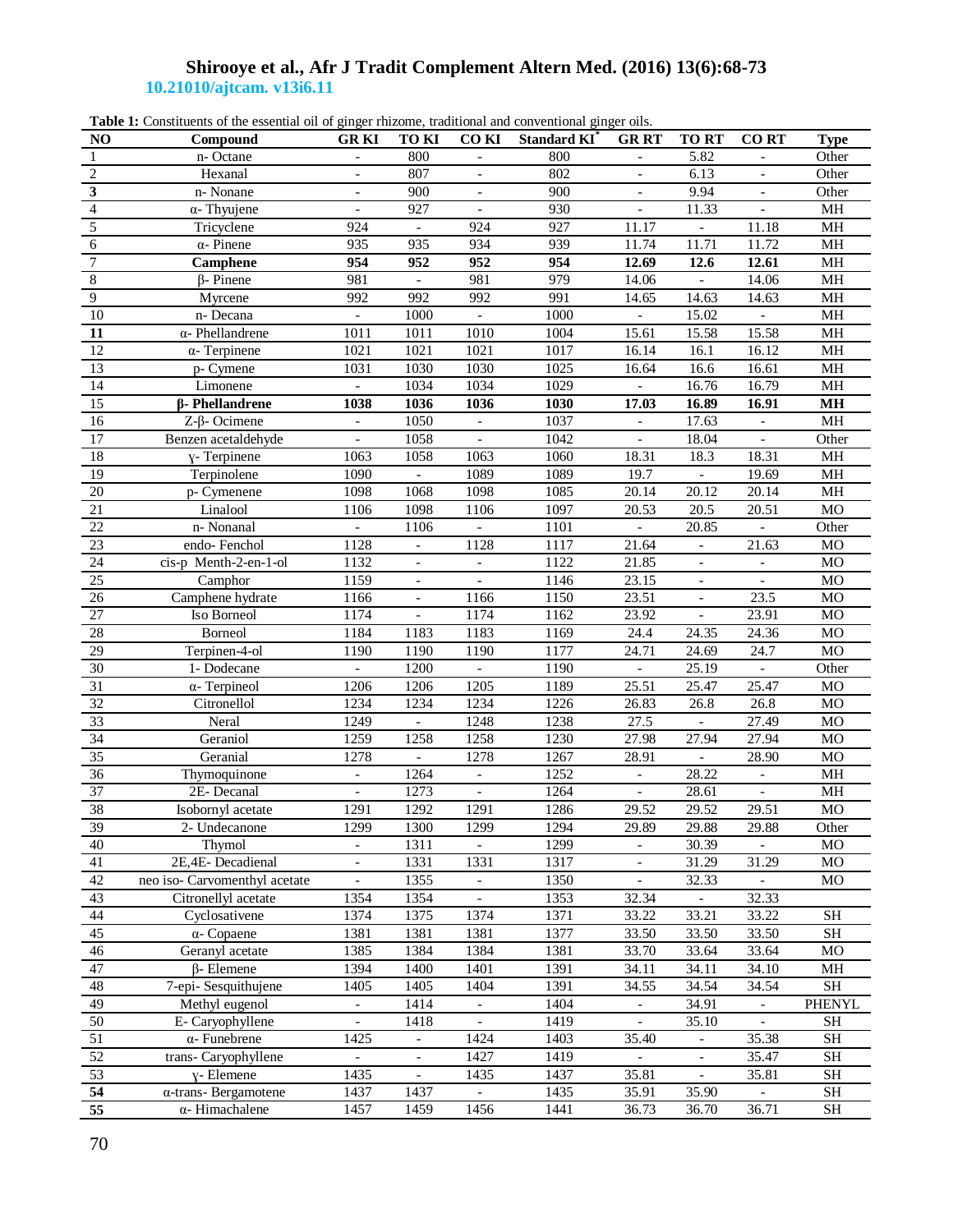|    | 10.21010/ajitam. VIJIO.II      |                          |                          |                          |                          |                          |                          |                          |                 |
|----|--------------------------------|--------------------------|--------------------------|--------------------------|--------------------------|--------------------------|--------------------------|--------------------------|-----------------|
| NO | <b>Compound</b>                | <b>GRKI</b>              | <b>TO KI</b>             | <b>COKI</b>              | Standard KI <sup>®</sup> | <b>GRRT</b>              | <b>TO RT</b>             | <b>CORT</b>              | <b>Type</b>     |
| 56 | allo-Aromadendrene             | 1469                     | 1468                     | 1468                     | 1460                     | 36.83                    | 36.79                    | 36.81                    | <b>SH</b>       |
| 57 | a-Acrodiene                    | 1465                     | 1465                     | 1464                     | 1466                     | 37.09                    | 37.04                    | 37.06                    | SH              |
| 58 | v- Curcumene                   | 1484                     | 1483                     | 1483                     | 1483                     | 37.87                    | 37.80                    | 37.83                    | <b>SH</b>       |
| 59 | ar- Curcumene                  | 1490                     | 1488                     | 1488                     | 1481                     | 38.12                    | 38.02                    | 38.04                    | SH              |
| 60 | β- Selinene                    | 1494                     | 1494                     | 1493                     | 1493                     | 38.28                    | 38.27                    | 38.25                    | <b>SH</b>       |
| 61 | a-Zingiberene                  | 1505                     | 1501                     | 1503                     | 1494                     | 38.74                    | 38.57                    | 38.65                    | <b>SH</b>       |
| 62 | Epizonarene                    | $\overline{\phantom{0}}$ | 1504                     | $\overline{\phantom{0}}$ | 1502                     | $\overline{\phantom{0}}$ | 38.69                    | $\overline{\phantom{0}}$ | <b>SH</b>       |
| 63 | $E-E-a-$ Farnesene             | 1511                     | 1509                     | 1511                     | 1506                     | 38.98                    | 38.86                    | 38.90                    | <b>SH</b>       |
| 64 | <b>ß</b> -Bisabolene           | 1516                     | 1514                     | 1514                     | 1506                     | 39.18                    | 39.07                    | 39.11                    | <b>SH</b>       |
| 65 | y- Cadinene                    | 1524                     | 1523                     | 1523                     | 1514                     | 39.50                    | 39.42                    | 39.44                    | <b>SH</b>       |
| 66 | $\delta$ - Cadinene            | 1527                     | 1526                     | 1526                     | 1523                     | 39.62                    | 39.56                    | 39.58                    | <b>SH</b>       |
| 67 | <b>B</b> -Sesquiphellandrene   | 1534                     | 1532                     | 1532                     | 1523                     | 39.89                    | 39.77                    | 39.80                    | SH              |
| 68 | Selina- $3,7(11)$ -diene       | 1548                     | 1552                     | 1547                     | 1547                     | 40.46                    | 40.58                    | 40.42                    | <b>SH</b>       |
| 69 | trans- Cadinene ether          | 1557                     | $\overline{\phantom{a}}$ | $\overline{\phantom{0}}$ | 1559                     | 40.80                    | $\overline{\phantom{a}}$ | $\qquad \qquad -$        | SO.             |
| 70 | E-Nerolidol                    | 1567                     | 1567                     | 1567                     | 1563                     | 41.20                    | 41.19                    | 41.19                    | SO <sub>1</sub> |
| 71 | Hexadecane                     |                          | 1600                     |                          | 1600                     | $\overline{\phantom{0}}$ | 42.47                    | $\overline{a}$           | Other           |
| 72 | Dodecanoic acid                | 1572                     | $\overline{\phantom{a}}$ | $\overline{\phantom{a}}$ | 1567                     | 41.39                    | $\overline{\phantom{a}}$ | $\overline{\phantom{a}}$ | Other           |
| 73 | $epi-a-$ Cadinol               | 1639                     | $\overline{\phantom{a}}$ |                          | 1640                     | 43.97                    | $\overline{\phantom{a}}$ | $\overline{\phantom{a}}$ | SO <sub>1</sub> |
| 74 | $\alpha$ - Muurolol            | 1656                     | $\overline{a}$           | $\overline{a}$           | 1646                     | 44.59                    | $\overline{\phantom{a}}$ | $\overline{\phantom{0}}$ | SO.             |
| 75 | β-Eudesmol                     | 1671                     | 1671                     | 1670                     | 1651                     | 45.17                    | 45.15                    | 45.14                    | SO.             |
| 76 | n-Hexanoic acid                | $\overline{\phantom{a}}$ | 1970                     | $\overline{\phantom{a}}$ | $\overline{\phantom{a}}$ | $\overline{\phantom{0}}$ | 55.47                    | $\overline{\phantom{a}}$ | Other           |
| 77 | Hexadecanoic acid, ethyl ester | $\overline{\phantom{a}}$ | 1998                     | $\overline{\phantom{0}}$ | $\overline{\phantom{0}}$ | $\overline{\phantom{0}}$ | 56.38                    | $\overline{\phantom{a}}$ | Other           |

## **Shirooye et al., Afr J Tradit Complement Altern Med. (2016) 13(6):68-73 10.21010/ajtcam. v13i6.11**

MH: Monoterpene Hydrocarbons; MO: Oxygenated Monoterpenes; SH: Sesquiterpene Hydrocarbons; SO: Oxygenated Sesquiterpenes. \*: Adams, 2001; McLafferty and Stauffer, 1989)

**Table 2:** The most abundant constituents of the essential oils.

|                      | <b>Compounds</b>              |                   |              |                               |                              |                      |                      |                     |  |
|----------------------|-------------------------------|-------------------|--------------|-------------------------------|------------------------------|----------------------|----------------------|---------------------|--|
| Oil                  | $\alpha$ -<br>zingiberen<br>e | В-<br>phellandren | camphen<br>e | $E-E-\alpha-$<br>farnese<br>n | ß-<br>sesquiphellandren<br>e | ar-<br>curcumen<br>e | в-<br>bisabolen<br>e | v-<br>curcumen<br>e |  |
| Ginger oil           | 15.20                         | 13.51             | 7.69         | 7.04                          | 6.96                         | 5.60                 |                      |                     |  |
| Traditional<br>oil   | 30.06                         |                   |              | 9.75                          | 10.71                        | 5.18                 | 6.53                 | 5.90                |  |
| Conventiona<br>1 oil | 29.35                         | 8.87              |              | 9.26                          | 9.60                         | 5.33                 | 5.83                 | 5.62                |  |

-: compound comprised less than 5 % of the essential oil

## **Discussion**

There are previous studies about the anti-inflammatory effects of *Zingiber officinale* volatile oil and some of its constituents. Jeena *et al*. have analyzed ginger essential oil to find α-zingiberene, *ar*-curcumene and α-sesquiphellandrene as the most dominant components. They have evaluated the effects of the oil in a carrageenan, dextran and formalin model for inducing chronic inflammation. The results demonstrated significant reduction in acute inflammation (Jeena et al., 2013. Ginger essential oil (rich in *ar*-curcumene) has also shown anti-inflammatory properties through affecting leukocyte migration both *in vitro* and *in vivo* (de Melo et al., 2011). The volatile oil of *Zingiber officinale* with zingiberene, *ar*-curcumene, β-bisabolene and α-sesquiphellandrene as the major components, has shown to be effective in decreasing severity and extent of inflammation in a rat model of colitis (Rashidian et al., 2014). In another study, evaluating the volatile oil of ginger (with zingiberene as the dominant composition) *in vitro* and *in vivo* has suggested the impact of the oil in cell-mediated immune response and nonspecific proliferation of T-cell which might play a role in inflammatory conditions (Zhou et al., 2006).

### **Conclusions**

The anti-inflammatory properties of ginger volatile oil and some of its constituents like zingiberene (Jeena et al., 2013; Johji et al., 1988; Mustafa et al., 1993; Rashidian et al., 2014; Türkez et al., 2014; Zhou et al., 2006), sesquiphellandrene (Jeena et al., 2013; Rashidian et al., 2014) and curcumene (de Melo et al., 2011; Jeena et al., 2013; Podlogar and Verspohl, 2012; Rashidian et al., 2014) () somehow explain the application of ginger oil in ITM for various indications. As it is shown in table 2, except for β-phellandrene, other dominant components of the volatile oil of both traditional and conventional oils almost have similar amounts. The conventional method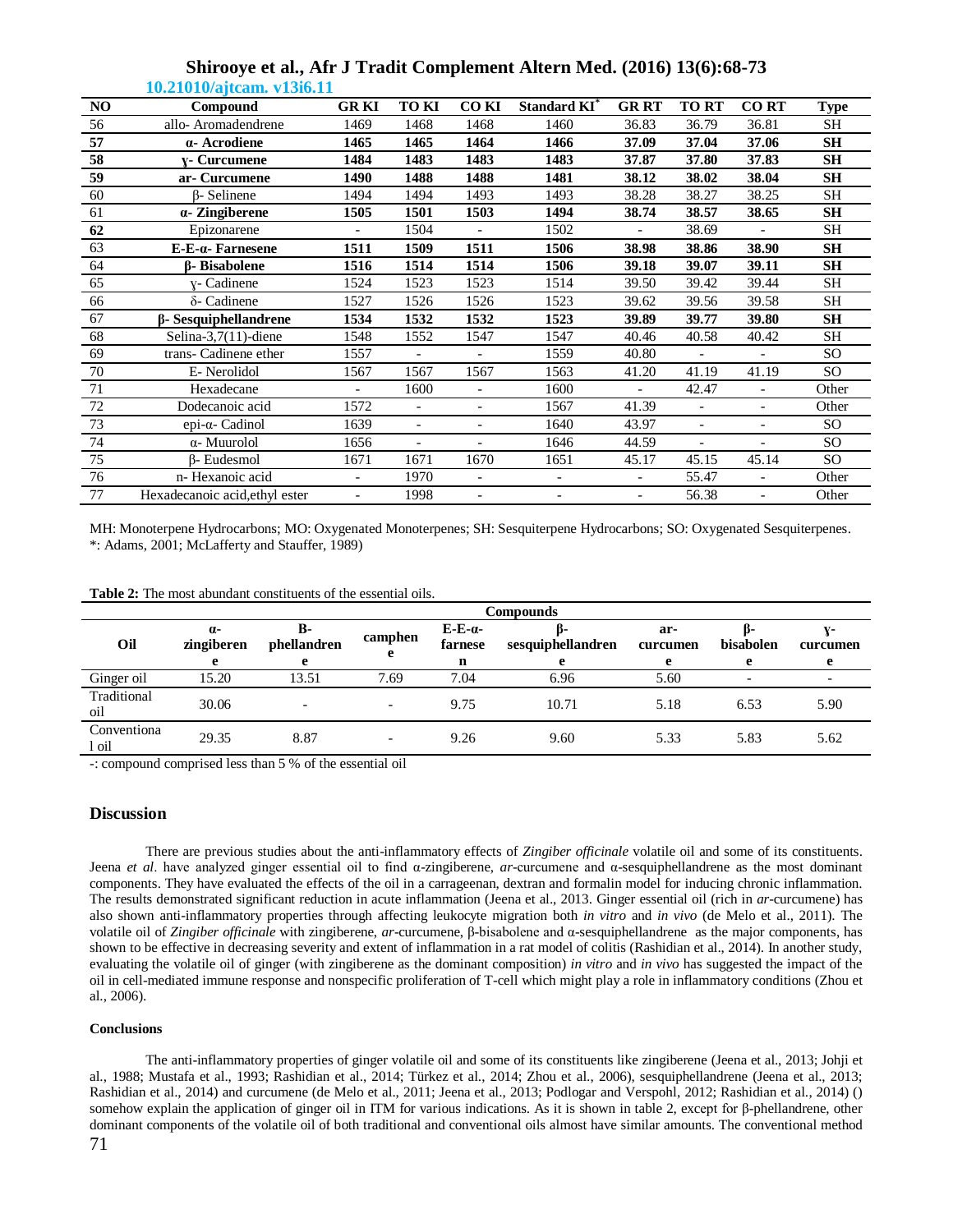## **Shirooye et al., Afr J Tradit Complement Altern Med. (2016) 13(6):68-73**

### **10.21010/ajtcam. v13i6.11**

of oil preparation is more convenient than the traditional method which needs special cupper made pot that need to be tin plated prior to use and the conventional maceration method seems more convenient compared to the multi-step traditional method of oil preparation. It could be concluded that instead of following the traditional method of ginger oil preparation, it is possible and more convenient to prepare ginger oil according to the conventional method so that it could be used in the numerous indications suggested in ITM.

As observed in the present study, the amount of zingiberene in both traditional and conventional ginger oil was approximately two times compared to ginger essential oil; while the amount of sesquiphellandrene in both traditional and conventional ginger oil was nearly one and a half times in comparison with ginger essential oil. On the other hand, unlike traditional and conventional oils, ginger essential oil didn't seem to possess curcumene and β-bisabolene. Regarding that zingiberene, sesquiphellandrene, curcumene and βbisabolene are important anti-inflammatory agents, it could be suggested that the traditional and conventional ginger oils possess more anti-inflammatory effects than ginger essential oil and it could be used instead of ginger essential oil as anti-inflammation agents.

### **Acknowledgements**

The results were based on a PhD thesis of Traditional Medicine (Pantea Shirooye,162) granted by the Traditional Medicine and Materia Medica Research Center, Shahid Beheshti University of Medical Sciences, Tehran, Iran (grant No.152).

**Declaration of interest:** The authors declare that there is no conflict of interest. The authors alone are responsible for the content of the paper.

### **References**

- 1. Adams, R.P., (2001). Identification of essential oil components by gas chromatography/mass spectrometry. Allured publishing corporation.
- 2. Aghili Khorasani , M., (1999). Qarabadin-e Kabir Iran university of Medical Science :Research Institute for Islamic and Complementary Medicine, Tehran.
- 3. Aghili Khorasani , M., (2008). Makhzan al-Advie Iran university of Medical Science :Research Institute for Islamic and Complementary Medicine, Tehran pp. 548-549.
- 4. Ansari shirazi, A., (1992). Ekhtiarat Badiee, in: Mir, M. (Ed.). The drug distributing company of Razi, Tehran, pp. 208-209.
- 5. Buddhakala, N., Talubmook, C., Sriyotha, P., Wray, S., Kupittayanant, S., (2008). Inhibitory effects of ginger oil on spontaneous and PGF2alpha-induced contraction of rat myometrium. Planta med 74, 385-391.
- 6. Chashti, M., (2004). Qarabadin-e Aazam. Iran university of Medical Science :Research Institute for Islamic and Complementary Medicine, p. 410.
- 7. Chashti, M., (2007). Exir-e Aazam. Iran university of Medical Science :Research Institute for Islamic and Complementary Medicine, p. 46.
- 8. de Melo, G.A.N., Grespan, R., Fonseca, J.P., Farinha, T.O., da Silva, E.L., Romero, A.L., Bersani-Amado, C.A., Cuman, R.K.N., (2011). Inhibitory effects of ginger (*Zingiber officinale* Roscoe) essential oil on leukocyte migration *in vivo* and *in vitro*. Nat. Med. 65, 241-246.
- 9. Fleming, T., (2002). PDR for Herbal Medicines. Medical Economics Company, p. 339-342.
- 10. Gharshi, A., (2008). Alshamel fi al-Sanaat al-Tebbiat. Iran university of Medical Science :Research Institute for Islamic and Complementary Medicine, Tehran, p. 78-95.
- 11. Ghasani, M., (2008). Almoatamed fi al-Adviate al-Almofrade. Iran university of Medical Science :Research Institute for Islamic and Complementary Medicine, Tehran, p. 151.
- 12. Grzanna, R., Lindmark, L., Frondoza, C.G., (2005). Ginger-an herbal medicinal product with broad anti-inflammatory actions. J. Medl food 8, 125-132.
- 13. Heidari, M., Sharfifar, F., Mehrabani, M., (2000). study of the analgesic effect of zingiber by formalin test in mice. Medica Med.J. Tabriz Univ. Med. Sci. 34, 37-42.
- 14. 14. Heidari, M.R., Sharififar, F., Befruei, M.S., (1997). Analgesic effect of hydroalcoholic extract of Zingiber and *Piper nigrum* in mice by Tail-Flick test. J. Kerman Univ. Med. Sci. 4, 107-113.
- 15. 15. Ibn Abi Nasr, D., (1940). Minhaj al-Dukhan va Dastur al-Aayan fi Aamal va Tarakib al-Adviat al-Nafeat le-al-Abdan. Iran university of medical sciences: :Research Institute for Islamic and Complementary Medicine, Tehran, p. 137.
- 16. Ibn Sina, H., (2005). Al-Qanon fi al-Tib. al-Aalami le-al-Matbooat institute, Beirut, pp. 458-459.
- 17. Jeena, K., Liju, V.B., Kuttan, R., (2013). Antioxidant, anti-inflammatory and antinociceptive activities of essential oil from ginger. Indian J. physiolol. physiol. 57, 51-62.
- 19. Kashefi, F., Khajehei, M., Cher, M.T., Alavinia, M., Asili, J., (2014). Comparison of the Effect of Ginger and Zinc Sulfate on Primary Dysmenorrhea: A Placebo-Controlled Randomized Trial. Pain Manag. Nurs. 15, 826-833.
- 20. Liu, C.T., Raghu, R., Lin, S.H., Wang, S.Y., Kuo, C.H., Tseng, Y.J., Sheen, L.Y., (2013). Metabolomics of Ginger Essential Oil against Alcoholic Fatty Liver in Mice. J. Agric. Food Chem. 61, 11231–11240.
- 21. Mangprayool, T., Kupittayanant, S., Chudapongse, N., (2013). Participation of citral in the bronchodilatory effect of ginger oil and possible mechanism of action. Fitoter. 89, 68-73.
- 22. McLafferty, F., Stauffer, D., (1989). The Wiley / Nbs registry of mass spectral data. Wiley, New York.
- 23. Moamen Tonekaboni, M., (2007). Tohfe al-Momenin. Shahid Beheshti University of Medical Sciences, Tehran, p. 232.
- 24. Mustafa, T., Srivastava, K.C., Jensen, K.B., (1993). Pharmacology of ginger, Zingiber officinale. J. Drug Develop. 6, 25-39.